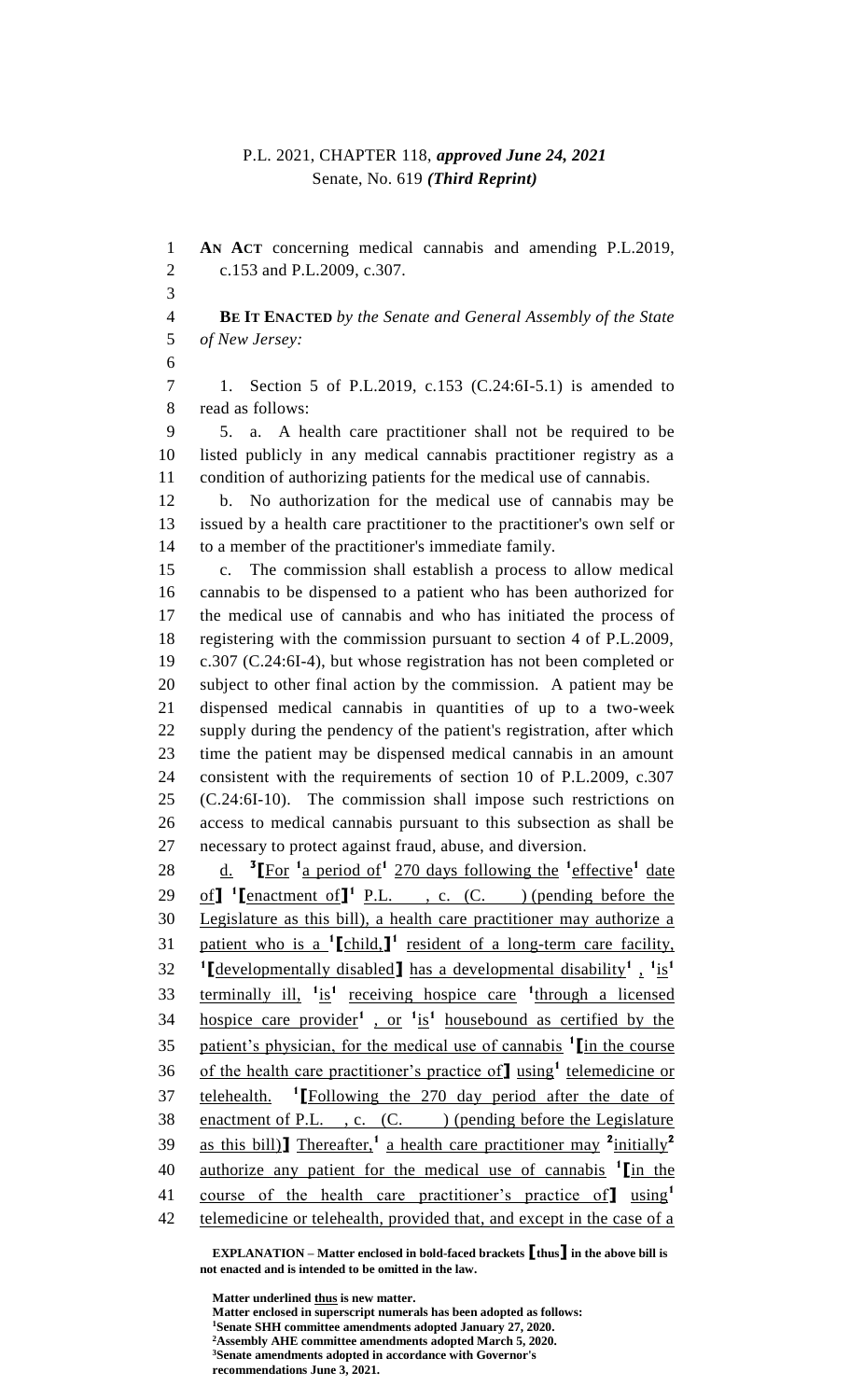patient who is a **<sup>1</sup> [**child, developmentally disabled**]** resident of a 2 long-term care facility, has a developmental disability<sup>1</sup>,  $1.5^{\circ}$   $\frac{1}{1}$  is<sup>1</sup> terminally ill,  $\frac{1}{1}$  is<sup>1</sup> receiving hospice care  $\frac{1}{1}$  from a licensed hospice care provider**<sup>1</sup>** , or **<sup>1</sup>** is**1** housebound **<sup>1</sup>** as certified by the 5 patient's physician<sup>1</sup>, the patient has had at least one previous in-6 office <sup>1</sup>[visit] consultation<sup>1</sup> with the health care practitioner prior to the **<sup>1</sup> [**patient's authorization**]** practitioner authorizing the patient**<sup>1</sup>** for the medical use of cannabis **<sup>1</sup>** using telemedicine or 9 telehealth<sup>1</sup> . <sup>2</sup>Following the initial authorization, the patient shall have at least one in-office consultation with the practitioner on an annual basis in order for the patient to receive continued 12 authorization for the use of medical cannabis. The practitioner may require more frequent in-office consultations if additional 14 consultations are necessary to continue to authorize the patient's 15 use of medical cannabis.<sup>2</sup> A health care practitioner may initially authorize any qualifying patient for the medical use of cannabis using telemedicine or telehealth, provided that the use of telemedicine or telehealth, rather than an in-person visit, is consistent with the standard of care required for assessment and treatment of the patient's condition. Following the initial authorization, the practitioner may provide continued authorization for the use of medical cannabis via telemedicine or telehealth if the practitioner determines that an in-person visit is not required, consistent with the standard of care. The practitioner may require in-office consultations if additional consultations are necessary to continue to authorize the patient's use of medical cannabis.**<sup>3</sup>** As used in this subsection, "telehealth" and "telemedicine" shall have the same meaning as is provided in section 1 of P.L.2017, 29 c.117 (C.45:1-61). (cf: P.L.2019, c.153, s.5) 2. Section 10 of P.L.2009, c.307 (C.24:6I-10) is amended to read as follows: 10. a. A health care practitioner shall provide written instructions for a registered qualifying patient or the patient's designated caregiver, or an institutional caregiver acting on behalf of the patient, to present to a medical cannabis dispensary or a clinical registrant concerning the total amount of usable cannabis that a patient may be dispensed, in weight, in a 30-day period, which amount shall not exceed the maximum amount that may be authorized for the patient pursuant to subsection f. of this section. b. A health care practitioner may issue multiple written instructions at one time authorizing the patient to receive a total of up to a one-year supply, provided that the following conditions are

met: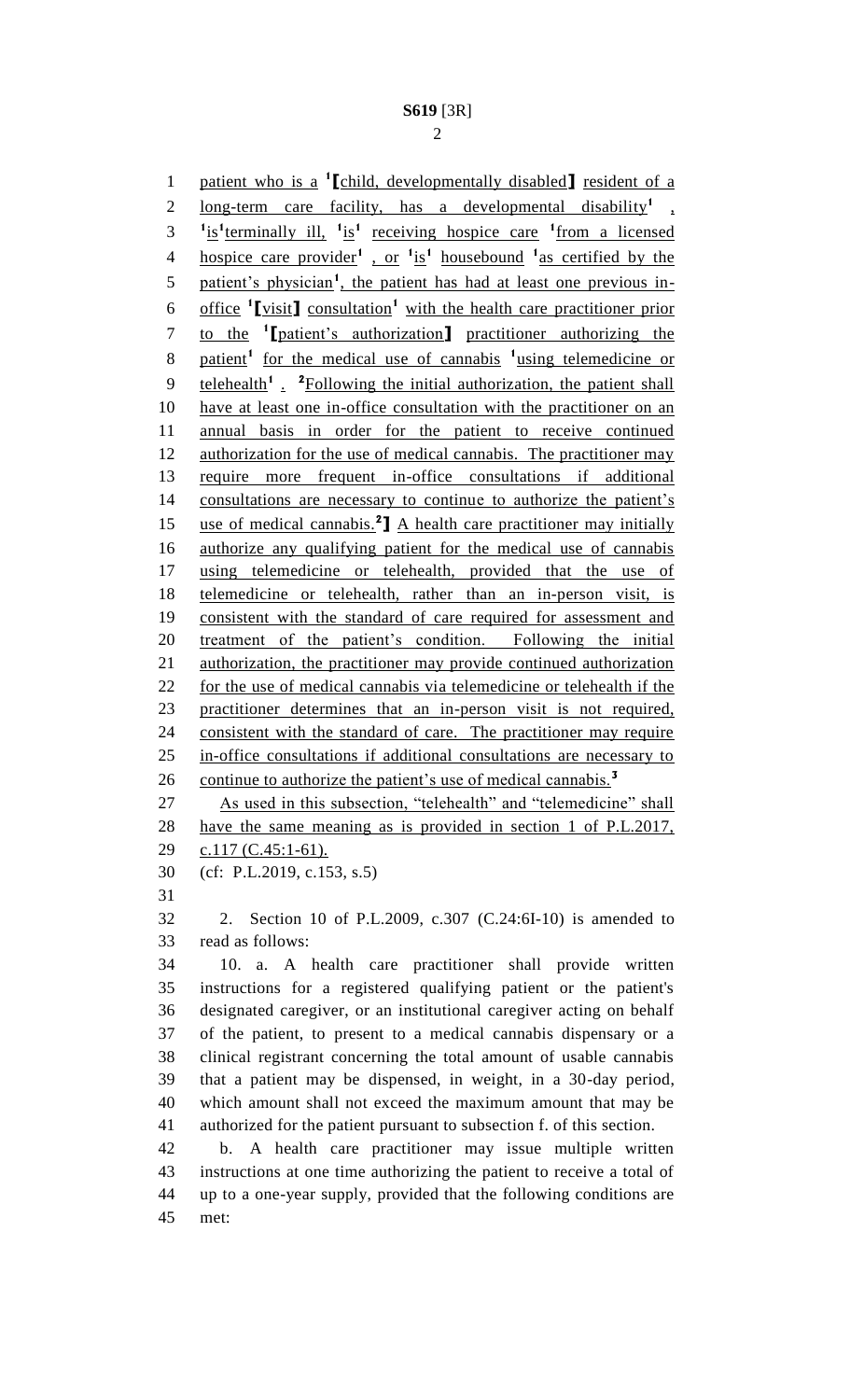(1) Each separate set of instructions shall be issued for a legitimate medical purpose by the health care practitioner, as provided in P.L.2009, c.307 (C.24:6I-1 et al.);

 (2) Each separate set of instructions shall indicate the earliest date on which a dispensary or clinical registrant may dispense the cannabis, except for the first dispensation if it is to be filled immediately; and

 (3) The health care practitioner has determined that providing the patient with multiple instructions in this manner does not create an undue risk of diversion or abuse.

 c. A registered qualifying patient or the patient's designated caregiver, or an institutional caregiver acting on behalf of a qualifying patient, shall present verification of the patient's or caregiver's registration with the commission, as applicable, and these written instructions to any medical cannabis dispensary or clinical registrant at the time the patient or caregiver requests the dispensing or delivery of medical cannabis, which medical cannabis dispensary or clinical registrant shall verify and log the documentation presented. An institutional caregiver shall additionally present an authorization executed by the patient certifying that the institutional caregiver is authorized to obtain medical cannabis on behalf of the patient. A health care practitioner may provide a copy of a written instruction by 24 electronic or other means,  $\frac{\text{including}}{1}$   $\frac{1}{1}$  but not limited to, telemedicine and telehealth, as determined by the commission, directly to a medical cannabis dispensary or a clinical registrant on behalf of a registered qualifying patient. The dispensation of medical cannabis pursuant to any written instructions shall occur within one year of the date that the instructions were written or become eligible for dispensing, whichever is later, or the instructions are void.

d. (Deleted by amendment, P.L.2019, c.153)

 e. Prior to dispensing medical cannabis to a qualifying patient, the patient's designated caregiver, or an institutional caregiver, the medical cannabis dispensary or clinical registrant shall access the system established pursuant to section 11 of P.L.2009, c.307 (C.45:1-45.1) to ascertain whether medical cannabis was dispensed to or on behalf of the patient by any medical cannabis dispensary or clinical registrant within the preceding 30 days. Upon dispensing medical cannabis to a qualifying patient, the patient's designated caregiver, or an institutional caregiver, the medical cannabis dispensary or clinical registrant shall transmit to the patient's health care practitioner information concerning the amount, strain, and form of medical cannabis that was dispensed.

 f. (1) Except as provided in paragraph (2) of this subsection, for a period of 18 months after the effective date of P.L.2019, c.153 (C.24:6I-5.1 et al.), the maximum amount of usable cannabis that a patient may be dispensed, in weight, in a 30-day period, shall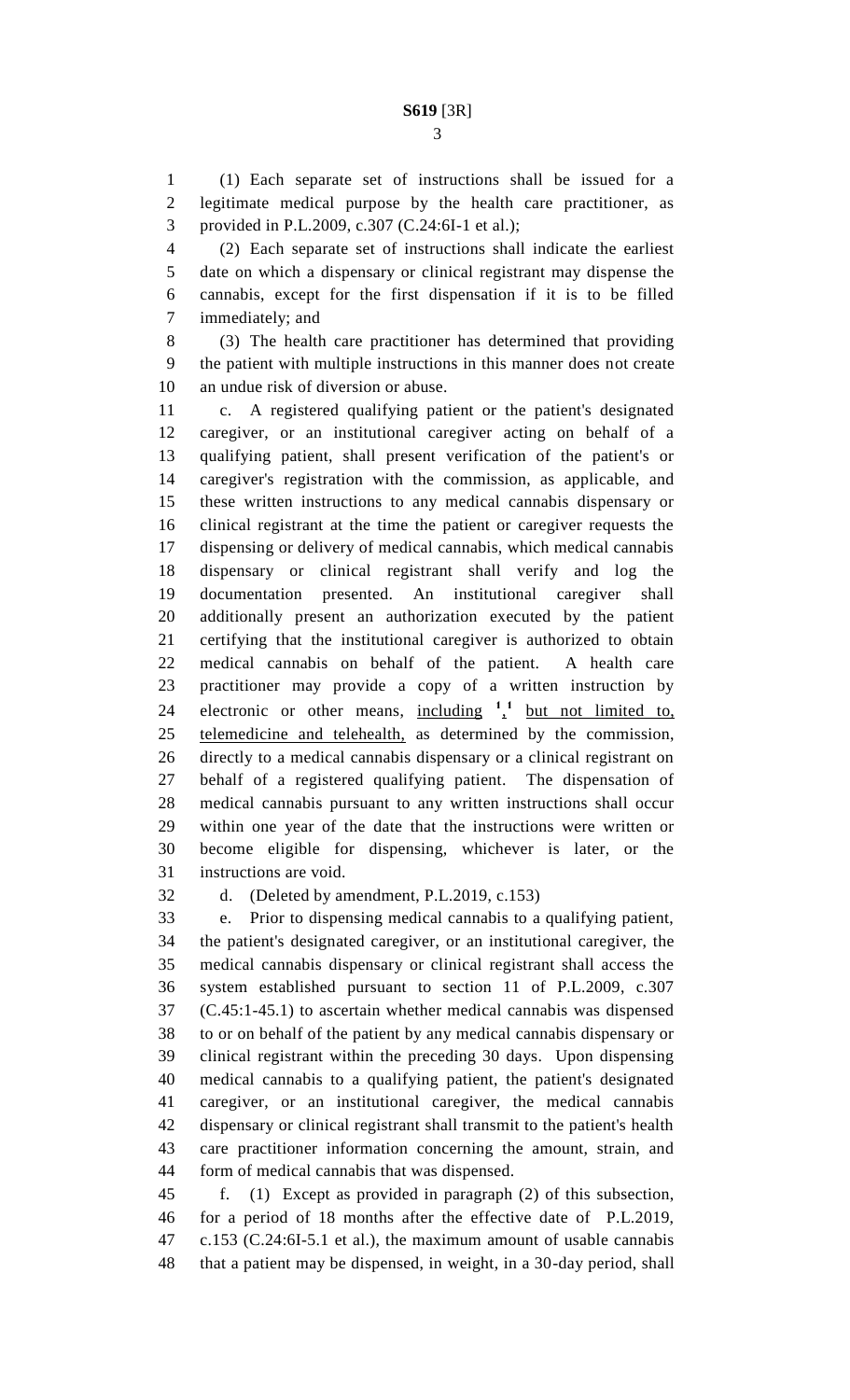be three ounces. Commencing 18 months after the effective date of

P.L.2019, c.153 (C.24:6I-5.1 et al.), the maximum amount of usable

 cannabis that a patient may be dispensed shall be prescribed by the commission by regulation.

 (2) The monthly limits set forth in paragraph (1) of this subsection shall not apply to patients who are terminally ill or who are currently receiving hospice care through a licensed hospice, which patients may be dispensed an unlimited amount of medical cannabis. Qualifying patients who are not receiving hospice care or who are not terminally ill may petition the commission, on a form and in a manner as the commission shall require by regulation, for an exemption from the monthly limits set forth in paragraph (1) of this paragraph, which petition the commission shall approve if the commission finds that granting the exemption is necessary to meet the patient's treatment needs and is consistent with the provisions of P.L.2009, c.307 (C.24:6I-1 et al.).

 g. The commission shall establish, by regulation, curricula for health care practitioners and for staff at medical cannabis dispensaries and clinical registrants:

 (1) The curriculum for health care practitioners shall be designed to assist practitioners in counseling patients with regard to the quantity, dosing, and administration of medical cannabis as shall be appropriate to treat the patient's qualifying medical condition. Health care practitioners shall complete the curriculum as a condition of authorizing patients for the medical use of cannabis; and

 (2) The curriculum for employees of medical cannabis dispensaries and clinical registrants shall be designed to assist the employees in counseling patients with regard to determining the strain and form of medical cannabis that is appropriate to treat the patient's qualifying medical condition. Employees of medical cannabis dispensaries and clinical registrants shall be required to complete the curriculum as a condition of registration with the commission. Completion of the curriculum may constitute part of the annual training required pursuant to paragraph (1) of subsection j. of section 7 of P.L.2009, c.307 (C.24:6I-7).

 h. Commencing July 1, 2020, the amount of the sales tax that may be imposed under the "Sales and Use Tax Act," P.L.1966, c.30 (C.54:32B-1 et seq.) on medical cannabis dispensed by a medical cannabis dispensary or clinical registrant shall not exceed four percent.

 Commencing July 1, 2021, the amount of the sales tax that may be imposed under the "Sales and Use Tax Act," P.L.1966, c.30 (C.54:32B-1 et seq.) on medical cannabis dispensed by a medical cannabis dispensary or clinical registrant shall not exceed two percent.

 Commencing July 1, 2022, medical cannabis dispensed by a medical cannabis dispensary or clinical registrant shall not be